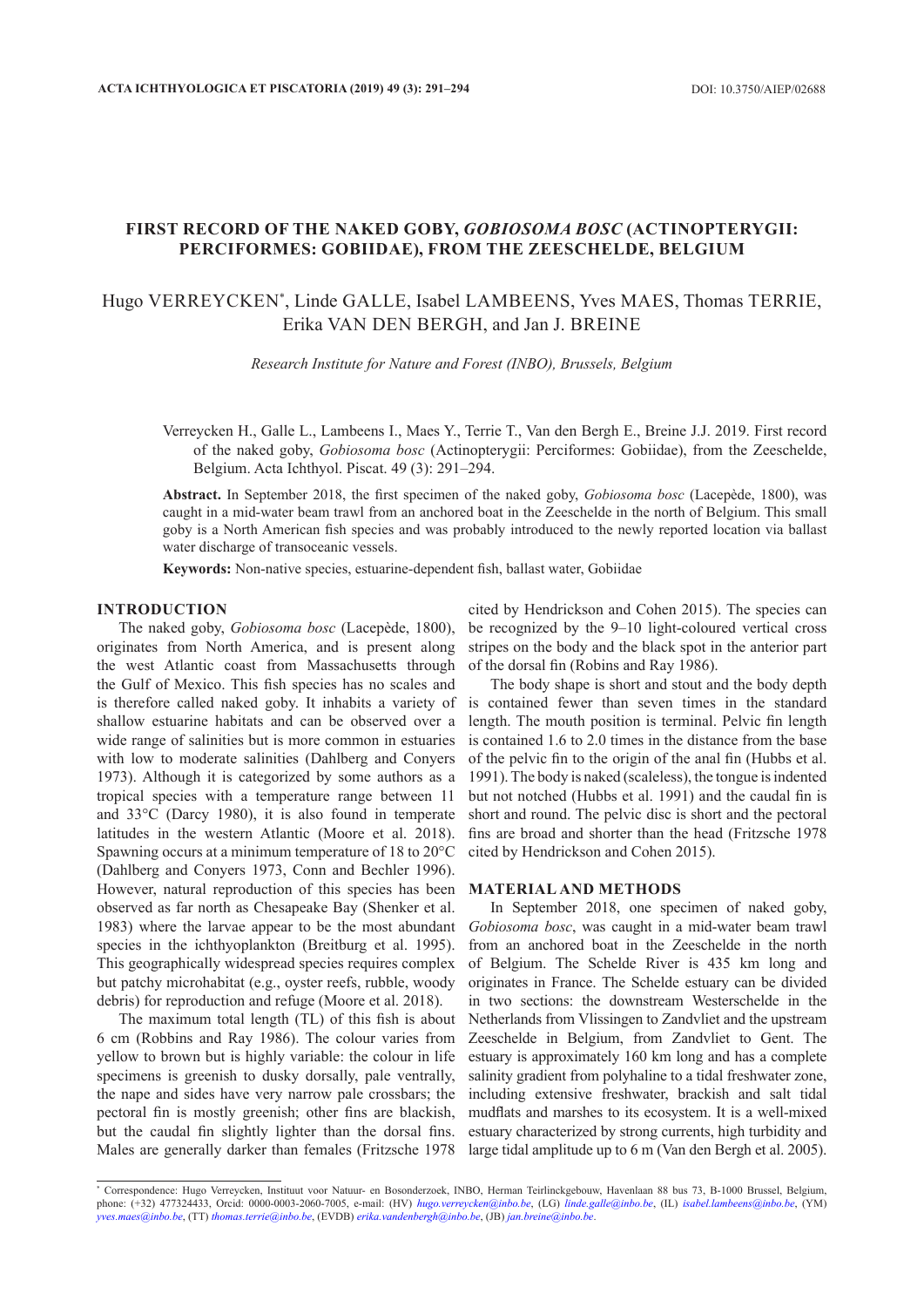The *Gobiosoma bosc* specimen was captured in the low salinity tidal part of the Zeeschelde estuary near Steendorp (salinity 2.93‰)(51°06′54.96′′N, 004°14′49.10′′E) (Fig. 1) on 25 September 2018 at a depth of 6.5 m. The specimen has been deposited to the Royal Belgian Institute of Natural Sciences (Brussels, Belgium) as reference material (1 specimen, location: Steendorp, collection reference: RBINS 25338). A sample of caudal fin tissue was removed for identification of this species through DNA matching with GEN-bank.

## **RESULTS**

The first *Gobiosoma bosc* specimen (Fig. 2) in Belgium was caught during a fish monitoring programme of the Research Institute for Nature and Forest in the context of the Water Framework Directive. It featured the total length (TL) of 47.5 mm and standard length (SL) of 39.6 mm. The morphometric characteristics and meristics of this specimen (Table 1) were similar to those reported in the literature (Murdy and Hoese 2003) and compared to the data of three specimens caught in Germany in 2009 by Thiel et al. (2012).

### **DISCUSSION**

In 2009, naked goby was first found in Europe in the Weser River, Germany (7 specimens caught by a stow net vessel) (Thiel et al. 2012). Thiel et al. (2012) give meristic and morphometric data of three specimens; our specimen (Table 1) corresponds best with the largest of the German specimens with the same counts of spines and rays and very similar relative length ratios of body depth, orbit diameter and fin lengths. A recent genetic study of *Gobiosoma bosc* (see Moore et al. 2018) found that all analysed German sequences  $(n = 5)$  aligned within the Atlantic network, with two individuals sharing haplotypes with Atlantic Florida and the mid-Atlantic. There was no evidence for a connection to the Gulf of Mexico. In the Netherlands, a first specimen was recorded during a fish monitoring project in the North Sea canal in March 2017 and probably was transported with ballast water to the port of Amsterdam (Anonymous 2017). A second specimen of the naked goby in the Netherlands was caught by an angler in the same canal in October 2018 (van Emmerik and Beelen 2018). *Gobiosoma bosc* was also once reported from the Orinoco delta (Venezuela, South America) in December 2002 (Lasso-Alcalá et al. 2005).



**Fig. 1.** Location of first record of *Gobiosoma bosc* in Belgium (●)



**Fig. 2.** First specimen of *Gobiosoma bosc* caught in Belgium: (**A**) freshly caught, (**B**) after preservation in ethanol and removal of caudal fin tissue for DNA identification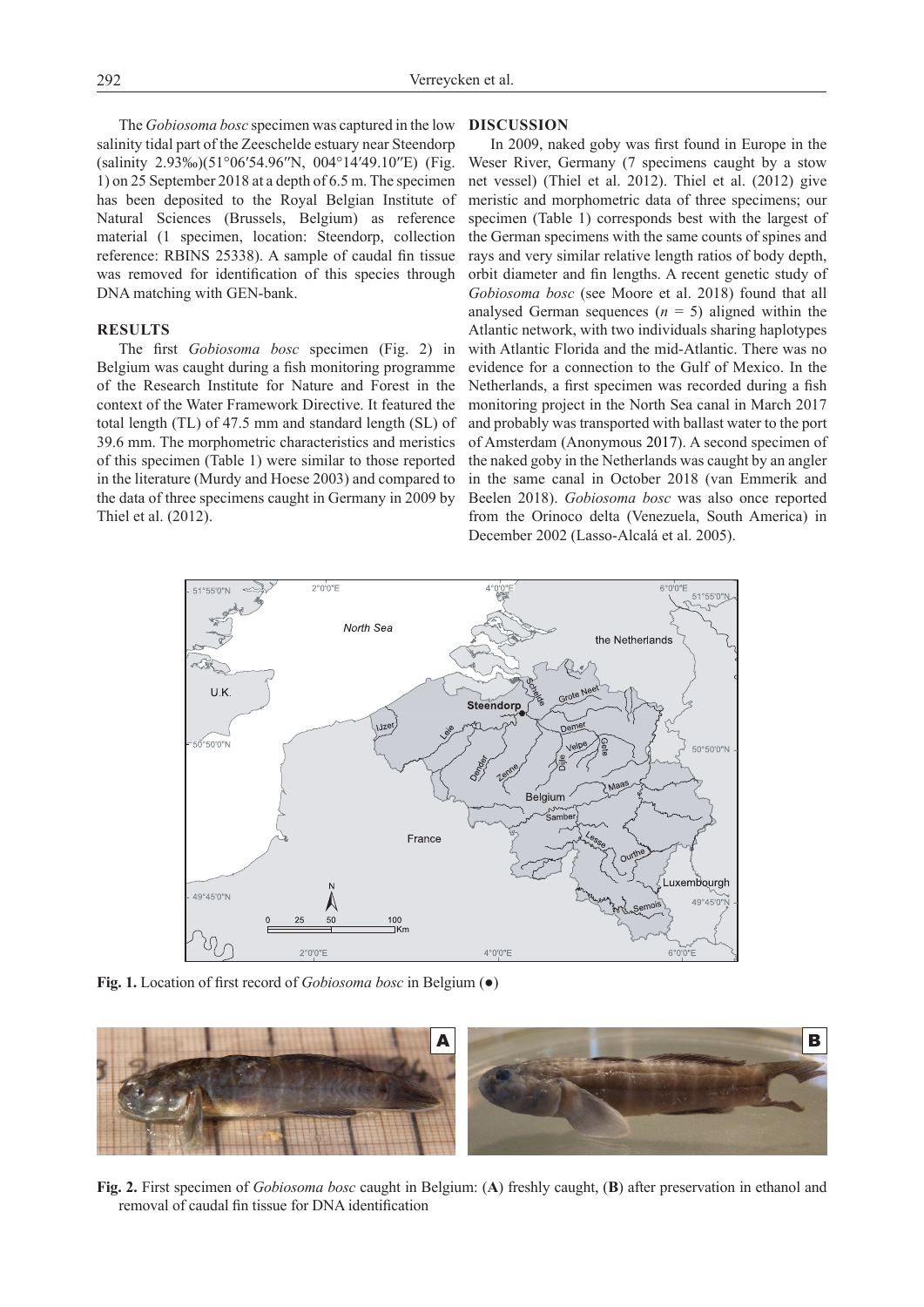Although the adult gobies are demersal, the larvae have a planktonic phase (Moore et al. 2018) during which they can be easily picked up with ballast water intake (Cariton and Geller 1993). Despite the very stringent ballast water regulations in the US and Canada (Anonymous 2019b) and the coming into force of the global Ballast Water Management (BWM) Convention in September 2017 (Anonymous 2019a), ballast water exchange still seems to remain an important introduction pathway for non-native aquatic species. The BWM Convention currently requires existing vessels to apply ballast water exchange, replacing sea water with fresh water and vice versa. However, in the future they must meet strict ballast water quality standards which may reduce the negative impact of this pathway (Anonymous 2019a).

In recent years, several specimens of the naked goby, a North American estuarine fish species, were reported from west European waters (Thiel et al. 2012, van Emmerik and Beelen 2018, this paper). The fish were always caught in important shipping routes in the proximity of international harbours (i.e., Amsterdam, Antwerp, and Bremen) which supports the idea that the most likely introduction pathway was the exchange of ballast water from transoceanic vessels.

The probability of naked goby becoming invasive in West Europe is small due to its preference for warmer waters (Darcy 1980) but this could alter in future climate change

**Table 1**

Biometric characteristics of the first specimen of *Gobiosoma bosc* caught in Belgium in the Zeeschelde estuary near Steendorp (51°06′54.96′′N, 004°14′49.10′′E) on 25 September 2018

| Parameter                         | Weight<br>[g] | Morphometrics |                                  |        |
|-----------------------------------|---------------|---------------|----------------------------------|--------|
|                                   |               |               | ${\text{[mm]}}$ ${\text{[%SL]}}$ | Count  |
| Total weight                      | 1.168         |               |                                  |        |
| Total length (TL)                 |               | 47.50         |                                  |        |
| Standard length (SL)              |               | 39.58         |                                  |        |
| Body depth                        |               |               | 20.11                            |        |
| Orbit diameter                    |               |               | 4.40                             |        |
| Interorbital width                |               |               | 8.59                             |        |
| Head length                       |               |               | 30.09                            |        |
| Orbit diameter/Head length        |               |               | 0.15                             |        |
| Pelvic fin length (PFL)           |               |               | 17.48                            |        |
| Pelvic fin insertion to anal fin  |               |               | 32.92                            |        |
| origin (PFIAFO)                   |               |               |                                  |        |
| PFIAFO/PEL                        |               |               | 1.88                             |        |
| Pectoral fin length               |               |               | 21.25                            |        |
| Second dorsal fin base length     |               |               | 27.08                            |        |
| Caudal peduncle depth             |               |               | 14.30                            |        |
| Anal fin base length              |               |               | 21.60                            |        |
| First dorsal fin spines           |               |               |                                  | VII    |
| Second dorsal fin spines and rays |               |               |                                  | I/12   |
| Anal fin rays                     |               |               |                                  | 10     |
| Pectoral fin rays                 |               |               |                                  | 18     |
| Pelvic fin rays                   |               |               |                                  | I/5    |
| Sex                               |               |               |                                  | Female |

conditions (Britton et al. 2010). The number of reported *Gobiosoma bosc* specimens outside its native range is still very low but owing to the species' small size and cryptic nature, in all probability, introduced populations of *G. bosc* are underreported (Moore et al. 2018).

## **ACKNOWLEDGEMENTS**

The authors would like to thank the reviewers and the editor for their constructive comments.

## **REFERENCES**

- **Anonymous** 2017. Primeur: naakte grondel gevangen in het Noordzeekanaal. [Scoop: naked goby caught in the North Sea Canal.] Nature Today. *https:// www.naturetoday.com/intl/nl/nature-reports/ message/?msg=23329* [In Dutch.]
- **Anonymous** 2019a. Ballast water. European Maritime Safety Agency. [Accessed on 16 April 2019.] *http://www.emsa.europa.eu/implementation-tasks/ environment/ballast-water.html*
- **Anonymous** 2019b. Ballast water. Great Lakes St. Lawrence Seaway System. [Accessed on 16 April 2019.] *https://www.nrc.gov/docs/ML0704/ ML070470471.pdf*
- **Breitburg D.L., Palmer M.A., Loher T.** 1995. Larval distributions and the spatial patterns of settlement of an oyster reef fish: Responses to flow and structure. Marine Ecology Progress Series **125**: 45–60. DOI: [10.3354/meps125045](https://doi.org/10.3354/meps125045)
- **Britton J.R., Cucherousset J., Davies G.D., Godard M.J., Copp G.H.** 2010. Non-native fishes and climate change: Predicting species responses to warming temperatures in a temperate region. Freshwater Biology **55** (5): 1130–1141. DOI: [10.1111/j.1365-](https://doi.org/10.1111/j.1365-2427.2010.02396.x) [2427.2010.02396.x](https://doi.org/10.1111/j.1365-2427.2010.02396.x)
- **Cariton J.T., Geller J.B.** 1993. Ecological roulette: The global transport of nonindigenous marine organisms. Science **261** (5117): 78–82. DOI: [10.1126/](https://doi.org/10.1126/science.261.5117.78) [science.261.5117.78](https://doi.org/10.1126/science.261.5117.78)
- **Conn C.H., Bechler D.L.** 1996. Reproductive strategies in a population of *Gobiosoma bosci* (Osteichthyes: Gobiidae) with slow and fast maturing individuals. Gulf Research Reports **9** (3): 177–182. DOI: [10.18785/](https://doi.org/10.18785/grr.0903.04) [grr.0903.04](https://doi.org/10.18785/grr.0903.04)
- **Dahlberg M.D., Conyers J.C.** 1973. An ecological study of *Gobiosoma bosci* and *G. ginsburgi* (Pisces, Gobiidae) on the Georgia coast. Fishery Bulletin **71** (1): 279–287.
- **Darcy G.H.** 1980. Comparison of ecological and life history information on gobiid fishes, with emphasis on the south-eastern United States. NOAA Technical Memorandum NMFS-SEFC-15.
- **Hendrickson D.A., Cohen A.E.** 2015. Fishes of Texas Project Database (Version 2.0). Ichthyology Collection of the Texas Natural History Collections in the Biodiversity Collections of the Department of Integrative Biology at the University of Texas at Austin, Austin TX, USA. [Accessed on 11 March 2019.] DOI: [10.17603/C3WC70](https://doi.org/10.17603/C3WC70)